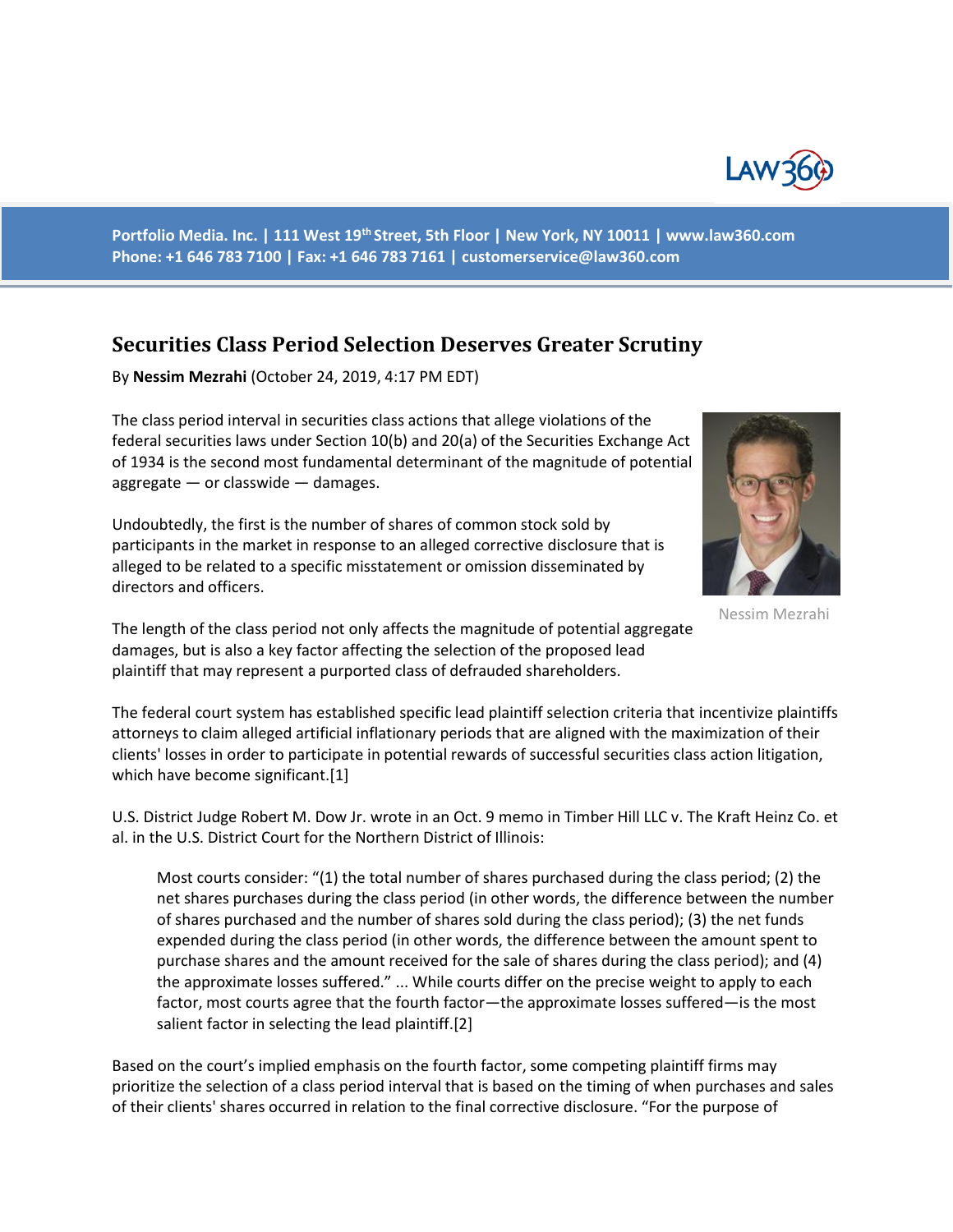calculating losses in determining the proper lead plaintiff in securities class actions, the courts use the most inclusive Class Period," Dow said.[3]

Because of the court's emphasis on selecting a lead plaintiff with the greatest losses, class period interval determination by plaintiffs counsel may be unrelated to the timing of when the alleged fraud actually began. The start date of the class period is a key driver that is regularly used by plaintiffs to top the podium at the lead plaintiff contest.

Lead plaintiff competitions are not a race to the courthouse or a test of the fittest. They have become a race where the winner represents the biggest loser. Because of the court's emphasis on proposed lead plaintiffs losses, the competition does not necessarily test which firm has applied the most rigorous and robust investigation of alleged malfeasance by directors and officers. The barriers to filing a securities class action for alleged Exchange Act violations have been lowered, and this presents greater risks for directors and officers of publicly traded companies.

Less established securities plaintiff firms have strong incentives to select a class period start date that fits with the potential clients that would yield them the greatest amount of alleged losses regardless of the strength of their internal investigation, if any. Established firms on the other hand, expend greater resources and engage in robust investigatory efforts with qualified in-house professionals that can attain indicative evidence of when a potential alleged violation of the federal securities laws began to take place.

An over-inclusive class period that backtracks through years of quarterly reporting periods will not only make scienter and loss causation allegations much harder to prove if a class is certified, but it may also artificially inflate potential classwide damages by attempting to allege that the fraud began much sooner than realistically possible.

Backtracking a class period start date over years of quarterly reporting periods without rigorous and verifiable investigatory work is akin to what fraud investigator Harry Markopolos attempted by alleging that a decade-long fraud was manifested by dozens of directors and officers across the globe at General Electric Co.[4]

The class period time frame is a powerful lever controlled by plaintiffs attorneys from the start of the action. This lever has a measurable and material effect on exposure, liability, potential damages, settlement ranges, shareholder recovery, defense fees and plaintiffs counsel award.

For example, in the securities class action In re General Electric Securities Litigation, the first complaint alleged that directors and officers began to misrepresent certain information related to the H-class gas turbine on Oct. 12, 2018.[5] The claim originally alleged a 2 1/2-week class period with a single corrective disclosure, leading to a claimed exposure of \$8.5 billion.

The first amended complaint subsequently claimed that the alleged fraud began almost three years ago, on Dec. 4, 2017. The amended claim alleged at least eight corrective disclosures that yield a claimed exposure of \$33.2 billion.[6] In other words, during the pleading stages of the litigation — prior to the motion to dismiss — alleged exposure in this claim has increased by 290%.

A similar scenario is now playing out the Phillip Morris International Inc. Securities Litigation.[7] The first complaint alleged that directors and officers misrepresented information to investors during a twomonth period starting on Feb. 8, 2018, with an initial exposure estimated at \$24.6 billion stemming from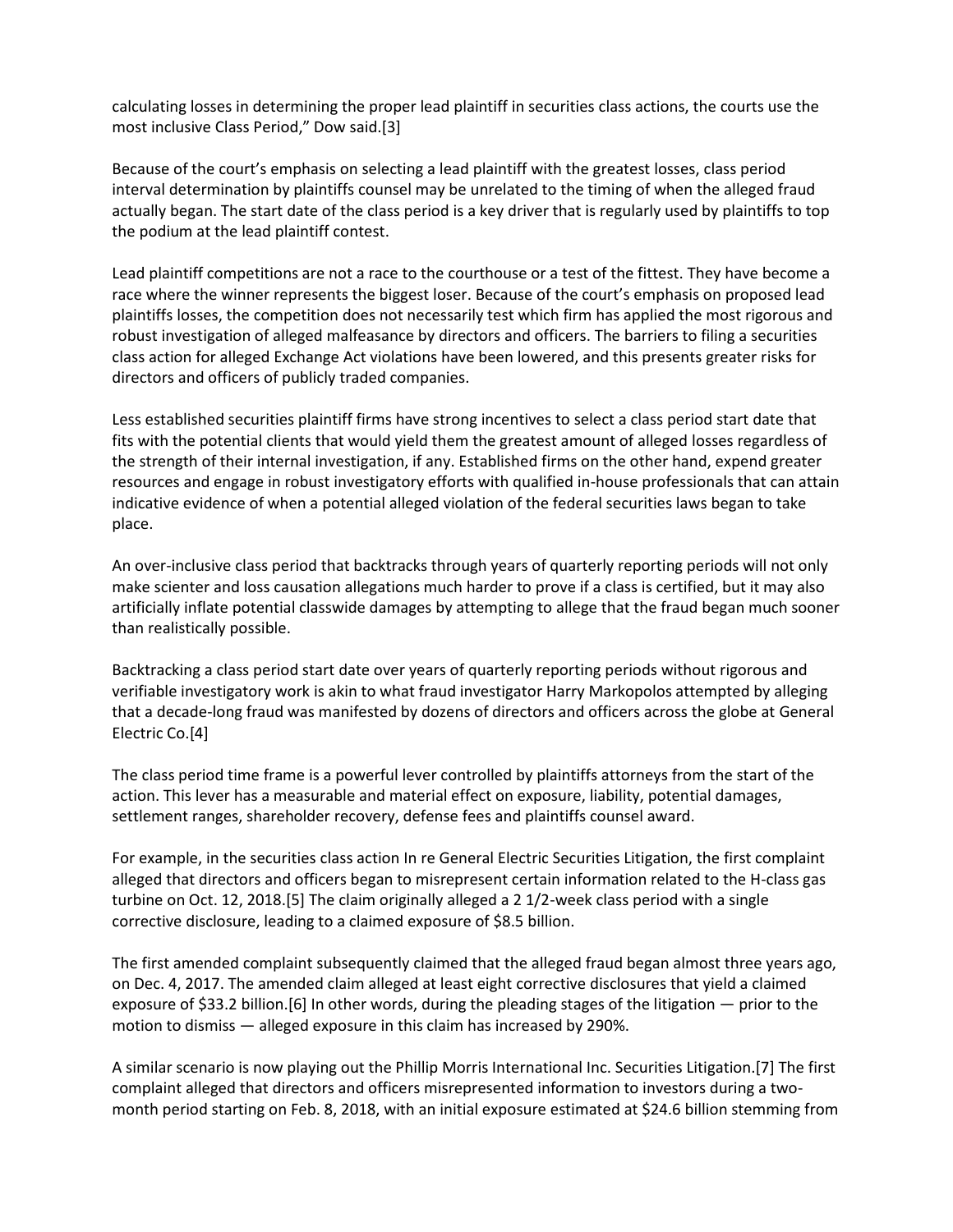a single alleged corrective disclosure.

In the current operative complaint, the plaintiffs' counsel has expanded the class period by two years, and increased the number of alleged corrective disclosures to three. These changes have driven exposure up by 43% to \$35.2 billion, while the class period end date remains the same.[8]

Initial exposure against these two corporate staples of the U.S. economy amounted to \$33.1 billion. According to amended allegations, claimed Exchange Act exposure now amounts to \$68.4 billion.

Today, insurers of directors and officers face the gargantuan hurdle of controlling significant cost outlays and potential losses given the incentives of securities class action plaintiff and defense attorneys. Plaintiffs attorney awards are based on a percentage of the settlement amount, and legal defense fees are determined based on the complexity of the case.

Lawyers on both sides stand to attain significant economic benefits from exceedingly long class periods. Insurers can begin to control litigation costs by pressing counsel on poorly supported class period start dates in securities class actions that allege violations of the Exchange Act.

It is evident that directors and officers of publicly traded companies are operating under an increasingly challenging risk environment.[9] Primary carriers are suffering significant margin compression from unforeseen macroeconomic factors and multiforum Exchange Act and Securities Act class action litigation.

Carrier profitability has decreased given the significant rise in claim severity across the property and casualty market. "The key driver of severity in excess liability claims is the courtroom, where large corporations are often the targets of higher-than-normal awards, in part due to the influence of younger generations on juries who tend to support bigger judgments," according to Alicja Grzadkowska at Insurance Business magazine[10]

The current low-yield environment has also forced the costs of reinsurance capital to increase. "Big losses from 2017 and 2018, increased primary insurance rates in the United States and elsewhere, increased demand for reinsurance and low interest rates suppressing investment income all factor into what are expected to be modest average reinsurance rate hikes," according to Gavin Souter at Business Insurance.[11]

It has now become necessary for all professional executive liability practitioners — underwriters, claims professionals, brokers, agents and risk management professionals — to focus on being better informed and more knowledgeable about exposures in order to keep directors and officers apprised of changes in claim severity stemming from securities class actions.

Insurers of directors and officers are well served by tracking and evaluating changes in class period intervals to track claim severity throughout the securities class action litigation life cycle.

Aggregate damages and defense costs are correlated with the length of the operative class period due to the hourly billing structure of the legal profession. A claim with a longer class period creates a greater exposure and requires significantly greater resources to defend given the length of time that spans between the alleged misstatements and the corresponding alleged corrective disclosures.

The greater the interval between the alleged misstatements or omissions and the alleged corrective